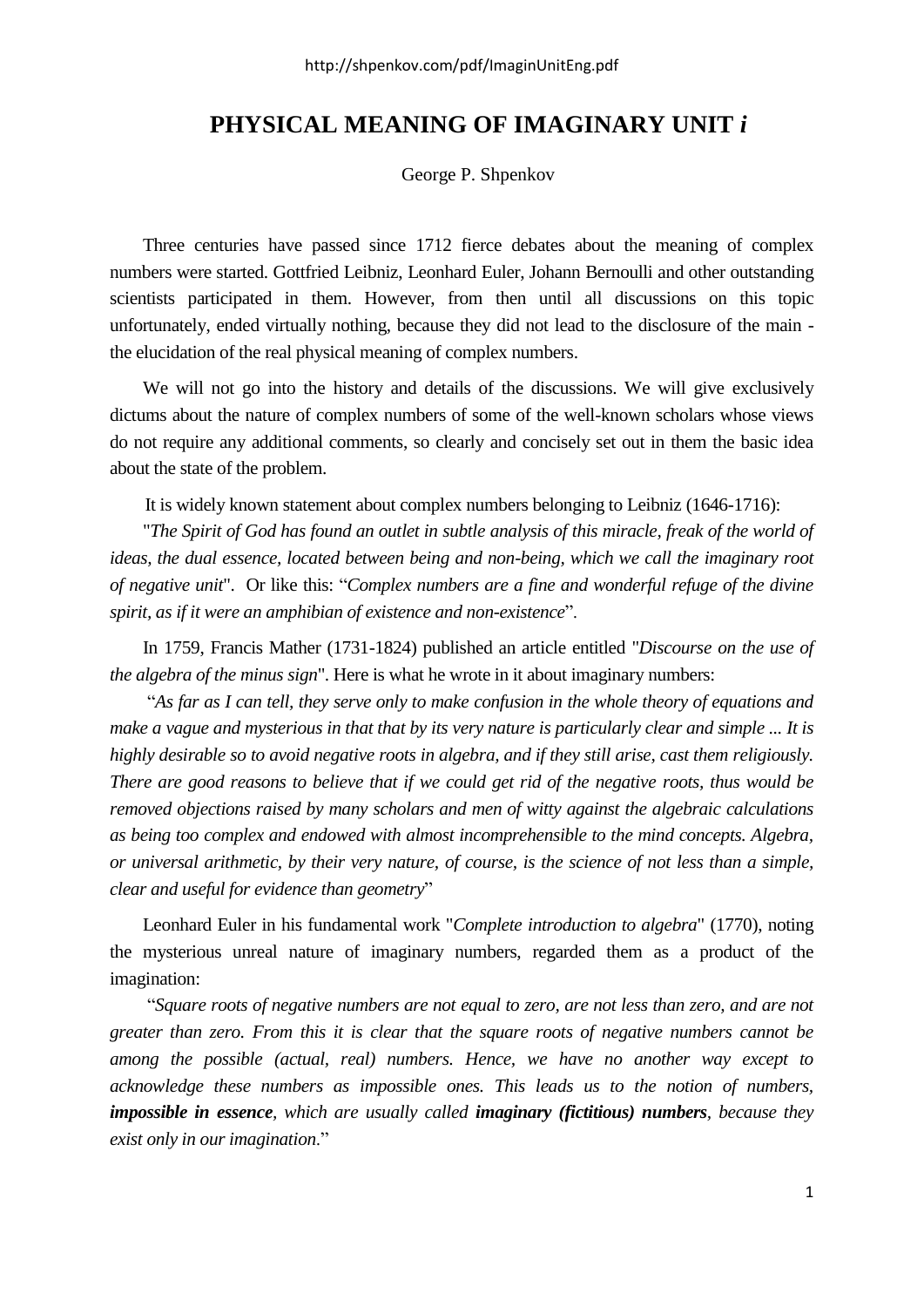Not surprising, physicists, faced with complex numbers in their theoretical schemes, perceived imaginary components in them as unrealistic entities (numbers, parameters). So deeply into and fixed in their minds (along with mathematicians), as a matter of course, the unreality of numbers that were called *imaginary*.

Apparently, the mystery of imaginary numbers we have managed to solve, and this report is a brief review of publications on the subject. How did we have come to this discovery, and on which conceptual basis we have based? It will not be difficult to understand, if we look on a sad result with far-reaching consequences to which came physicists because of ignorance of the physical meaning of imaginary numbers and taking the way of mathematical abstractions. As a bright example, it is very instructive to turn to quantum mechanics (QM) [1]. Let us to analyze the very foundations of this theory.

Remember, in order to get rid of the imaginary terms in Schrödinger's complex wave function,

$$
\hat{\psi}_{n,l,m} = R_{n,l}(r)\Theta_{l,m}(\theta)\hat{\Phi}_m(\phi) = R_{n,l}(r)\hat{Y}_{l,m}(\theta,\phi) ,\qquad (1)
$$

where  $\hat{\Phi}_m(\varphi) = e^{im\varphi}$  $\hat{\Phi}_m(\varphi) = e^{im\varphi}$ , Born in 1926 proposed the well-known probabilistic interpretation of the function. That's how it was done.

Because the "*imaginary*" terms, regarded as unreal quantities, do not have a firm physical explanation, as physicists believed (and believe up to now), he proposed to deal with the square of the modulus of the wave function  $\hat{\psi}_{n,l,m}$ :

$$
\hat{\psi}_{n,l,m} \hat{\psi}_{n,l,m}^* = R_{n,l}^2(r) \Theta_{l,m}^2(\theta), \qquad (2)
$$

to which he ascribed the probability meaning. Here is Born's explanation:

"*The reason for taking the square of the modulus is that the wave function itself* (*because of the imaginary coefficient of the time derivative in the differential equation*) *is a complex quantity, while quantities susceptible of physical interpretation must of course be real*" [2, p.142].

Following the proposed concept, the probability, for example, of the presence of a single electron in the hydrogen atom at every point and at every instant is proportional to the probability density  $|\hat{\Psi}|^2 = \hat{\Psi}\hat{\Psi}^*$ . This concept on the role of the wave function  $\hat{\Psi}$ , as defining the state of the system through its modulus squared, was taken as the basis in the new theory, QM, and became to be regarded as one of the basic tenets, along with the postulate on the Schrödinger equation and 3 other postulates. Thus was the beginning of quantum mechanics with its probabilistic interpretation and the absence of the concept of the particle's trajectory...

What is the result of the accepted concept? Let us take a look attentively on an example shown schematically in Fig. 1.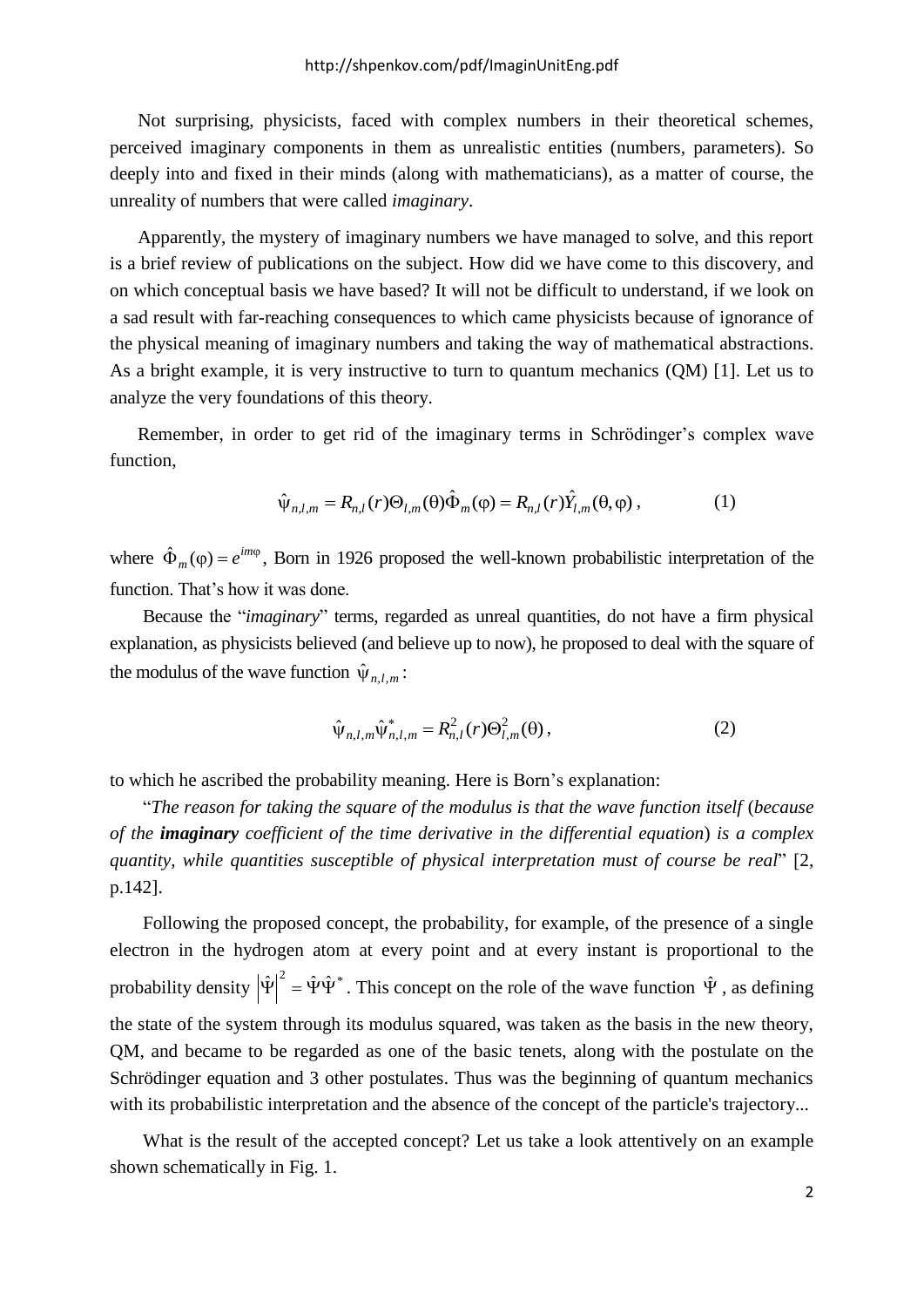

**Fig. 1**. Distribution of domains of maxima of the wave function modulus  $|\hat{\Psi}|$  at  $l = 1$  and  $m=0$ in a spherical space-field of the hydrogen atom; *a*)  $|\hat{Y}_{l,m}(\theta,\varphi)|$  is the surface of the modulus of the polar-azimuth factor of the wave function, describes a surface shaped like a dumbbell; *s*<sup>1</sup> and  $s_2$  (*b*) are domains of maxima of  $|\hat{\Psi}|$ ;  $R_{n,l}(r)$  is the spherical layer-vicinity corresponding to the maximum of the radial factor of the wave function (a dash circumference);  $p$  is a symbolic image of the nucleus-proton.

Designations presented in the Fig. 1 refer to the distribution of the modulus of the wave function, which is not qualitatively different from that of its square. It is considered a particular case of the solution of the Schrodinger equation corresponding to quantum numbers  $l = 1$  and  $m =$ 0. In this example, extremes of  $|\hat{\Psi}| = |R_{2,1}(r)\hat{Y}_{1,0}(\theta,\phi)|$  (and, hence,  $|\hat{\Psi}|^2$ ) are in two polar points  $s_1$  and  $s_2$  on the Z-axis, where the spherical surface, determined by the solutions for the radial factor  $R_1(r)$ , and the surface of the "dumbbell" come into contact.

To what led this "solution"? We arrive at the fact that with the equal probability the electron can be exclusively either in  $s_1$  or  $s_2$ . It means that the electron (being in the state determined by the quantum numbers  $l = 1$  and  $m = 0$ ) "hangs" above the "north" or "south" poles of the proton surface, forming together with the proton an electric dipole directed along the polar z-axis. Hence, its orbital (magnetic and mechanical) moments are equal to zero. Obviously, such a structure of the hydrogen atom, originated from the QM interpretation, if we will strictly follow it, is inconsistent with experiment.

The similar inconsistency is inherent in all other functions with different quantum numbers *l* and *m* [3]. For this reason, throughout an existence of quantum mechanics, seeing this inconsistency and trying not to focus attention at that, a three-dimensional distribution of extremes of Schrödinger's  $\Psi$ -functions has never been presented by physicists-theorists.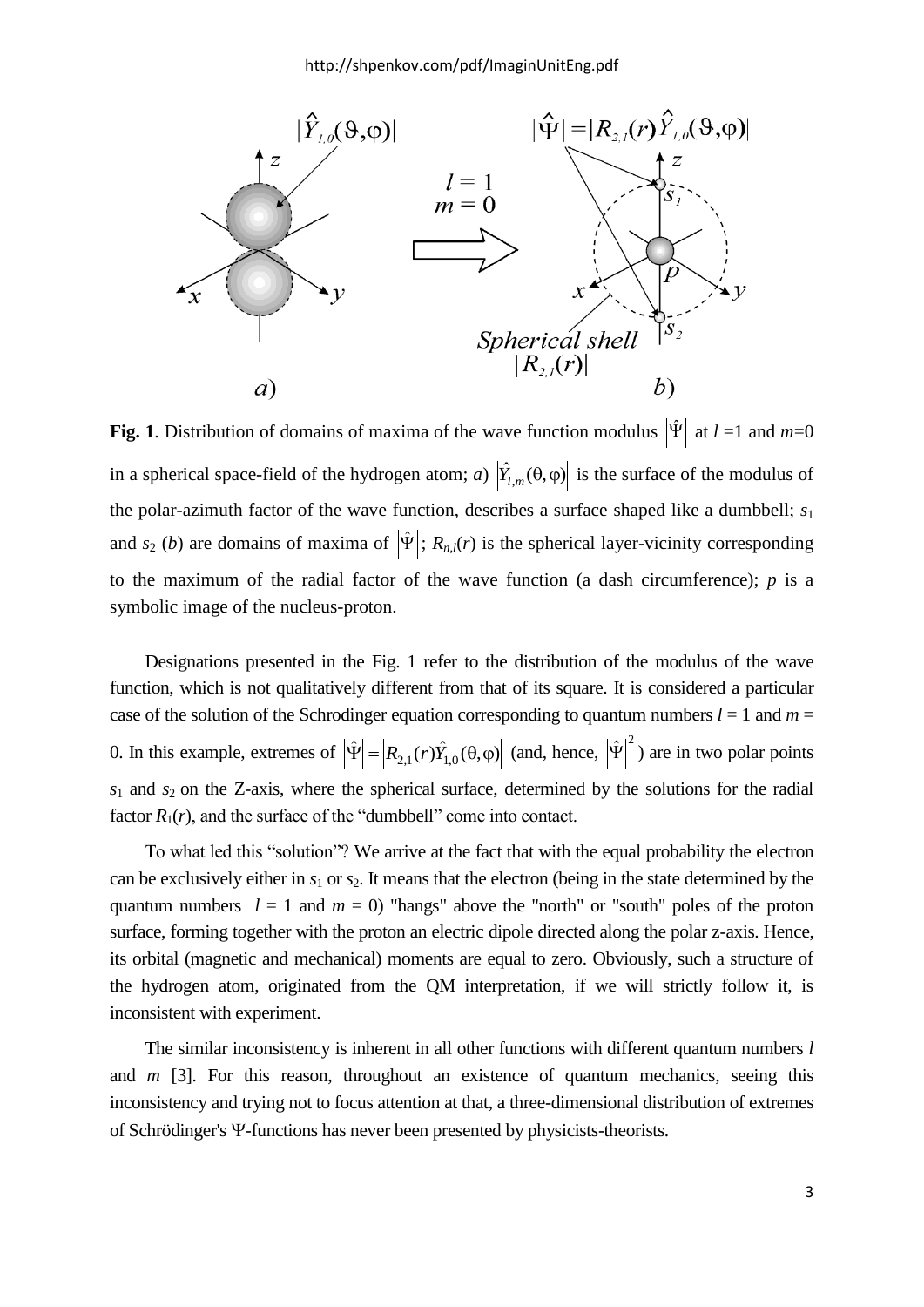Looking at the squaring (2), we see that the result of this action is a removal of the "*imaginary*" azimuthal function  $\hat{\Phi}_m(\varphi)$  with its imaginary unit  $i = \sqrt{-1}$  from the solutions of the wave equation, because  $\hat{\Phi}_m^*(\varphi) = e^{-im\varphi}$  $\hat{\Phi}_m^*(\varphi) = e^{-im\varphi}$  and  $\hat{\Phi}_m(\varphi)\hat{\Phi}_m^*(\varphi) = 1$  $m(\varphi)\hat{\Phi}_m^*(\varphi) = 1$ . This step, consisting, thus, in elimination of inconvenient functions  $\hat{\Phi}_m(\varphi)$  from consideration, and resulting in getting rid of the independent variable  $\varphi$ , caused a series of the inevitable contradictions and of principle problems for QM.

The main result of all this "solution" is that Born's idea, becoming a principal postulate of QM, made it absolutely impossible to imagine and conceive the real structure of individual atoms, which are three-dimensional structures. The removing of the third coordinate  $\varphi$  from the trio of the spherical polar coordinates  $(r, \theta, \varphi)$  is unjustified step invalid for any reason [4].

Ignorance of the physical meaning of imaginary unit *i* and, hence, imaginary numbers in complex wave functions, led physicists to attributing to the polar-azimuthal functions a fictitious, erroneous, physical meaning. Evidently, they were so confident in the imaginary nature (unreality) of "*imaginary*" components of complex numbers, regarding this as a dogma, that none of them even began to doubt, that maybe these numbers are not imaginary, but are real? We think that for this reason physics are not even looked into the reference books on mathematics, in which they would have found that the *complex polar-azimuth functions determine the coordinates of the nodes and antinodes of the standing waves in the three-dimensional field-space*. This means that both components of the complex function are *real*. As a result, physicists-theorists unreasonably (arbitrary) attributed to polar-azimuth functions of the solutions of the wave equation the meaning of *electron atomic orbitals*.

Then, realizing that after all they cannot do without "*imaginary*" components of polarazimuth functions, physicists, making combinations from the "*real*" and "*imaginary*" constituents, introduced the operation called *hybridization* of atomic orbitals. From that time the mixing of "*real*" and "*imaginary*" constituents of complex wave functions became a routine operation in quantum mechanics (QM) and quantum chemistry (QC).

Comprehensive analysis, which revealed unfoundedness of the concept of hybridization, is presented in [1]. Here we note only the principal points. The analysis has shown that hybridization is a pure *mathematical mixing* of qualitatively *opposite physical properties* (parameters) which are *physically* immiscible and, therefore, such a mixing is not observed in nature.

Let us put the question. Is it possible to mix physically together such two *qualitatively different entities* as electric and magnetic fields and to obtain some really existing third resulting field? Of course, such a physical blending is impossible in principle. In the case of hybridization of atomic orbitals, we faced the mixing of angular coordinates of *nodes* and *antinodes* of standing waves in a three-dimensional field-space that is nonsense. A hybrid of a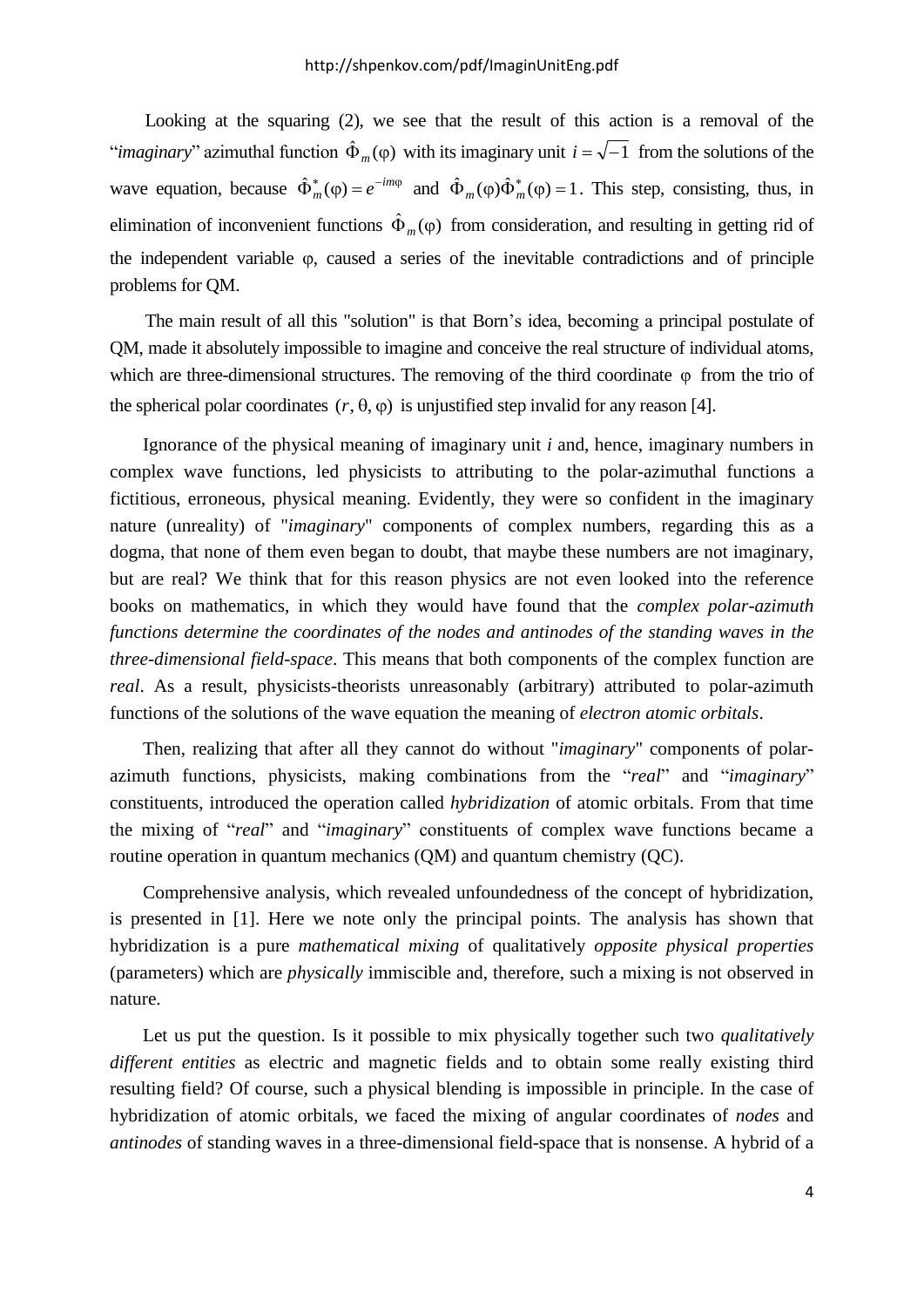node and an antinode is an absurdity. It is merely a *mathematical trick* used by creators of QM at the earliest stage of its creation [1, 5].

Absolute lack of understanding of the real physical meaning of complex wave  $\Psi$ -functions with their "*imaginary*" components led in result, as we can see, to the construction of an abstractmathematical theory – quantum mechanics. For this reason, within this theory, the true structure of atoms cannot be disclosed in principle. It is stated about the inability at the micro-level, which as believe is described by quantum theory, any visual representations, images, as in classical physics. Hence, there are no clear physical image of individual atoms, their internal structure, *i.e*., the geometry of the disposition of nucleons in atoms; and the motion of electrons in the vicinity of the nuclei, at all, "shrouded in mist" because of the lack of the concept of trajectory, *etc*.

In fact, as shown by the experience of physics and follows from our analysis, as set out in books and articles, starting from 1995, "*real*" and "*imaginary*" parts of complex *wave* functions are both real. They represent two *qualitatively polar opposite* entities, in particular, *potential* and *kinetic* features of the *wave* process described by the wave function  $\hat{\Psi}(r, \theta, \varphi, t)$ :<br>  $\hat{\Psi} = \hat{\psi}(r, \theta, \varphi)\hat{T}(t) = \hat{R}_l(kr)\hat{Y}_{l,m}(\theta, \varphi)\hat{T}(\omega t) = (\psi_p + i\psi_k)\hat{T}(\omega t)$ . (3)

$$
\hat{\Psi} = \hat{\psi}(r, \theta, \varphi)\hat{T}(t) = \hat{R}_l(kr)\hat{Y}_{l,m}(\theta, \varphi)\hat{T}(\omega t) = (\psi_p + i\psi_k)\hat{T}(\omega t).
$$
 (3)

The imaginary unit *i* in complex wave functions, as, in particular, it is shown in the wave function (3), indicates this *qualitative contrast*.

Polar-azimuthal factors  $\hat{Y}_{l,m}(\theta,\varphi)$  of the wave function define polar-azimuthal coordinates of *nodes and antinodes of standing spherical waves* located, respectively, on the potential and kinetic radial shells  $\hat{R}_l(kr)$ . *Antinodes* are the real entities just like nodes, being qualitatively their *polar opposites*.

Polar components  $\Theta_{l,m}(\theta)$  of the  $\hat{\Psi}$ -function define characteristic parallels of the disposition of nodes and antinodes (principal and collateral) on radial spheres (wave shells). Azimuthal components  $\hat{\Phi}_m(\varphi)$  define characteristic meridians of the disposition of nodes and antinodes. Together, potential and kinetic constituents of the polar-azimuthal functions  $\hat{Y}_{l,m}(\theta,\varphi)$  point at the spatial coordinates of zeros and extremes (nodes and antinodes) on the radial wave shells.

Polar-azimuth functions and their solutions are the same for both the standard wave equation and the Schrödinger equation. Radial solutions are different. Although, in the case of radial functions of the Schrödinger equation, we cannot talk at all about radial "solutions" because by and large they are not as such in the truest sense of the word. About this it is convincingly shown in [6]. However, in both cases, radial solutions determine the radii of potential and kinetic spherical shells, on which are located, respectively, the nodes and antinodes of the standing waves.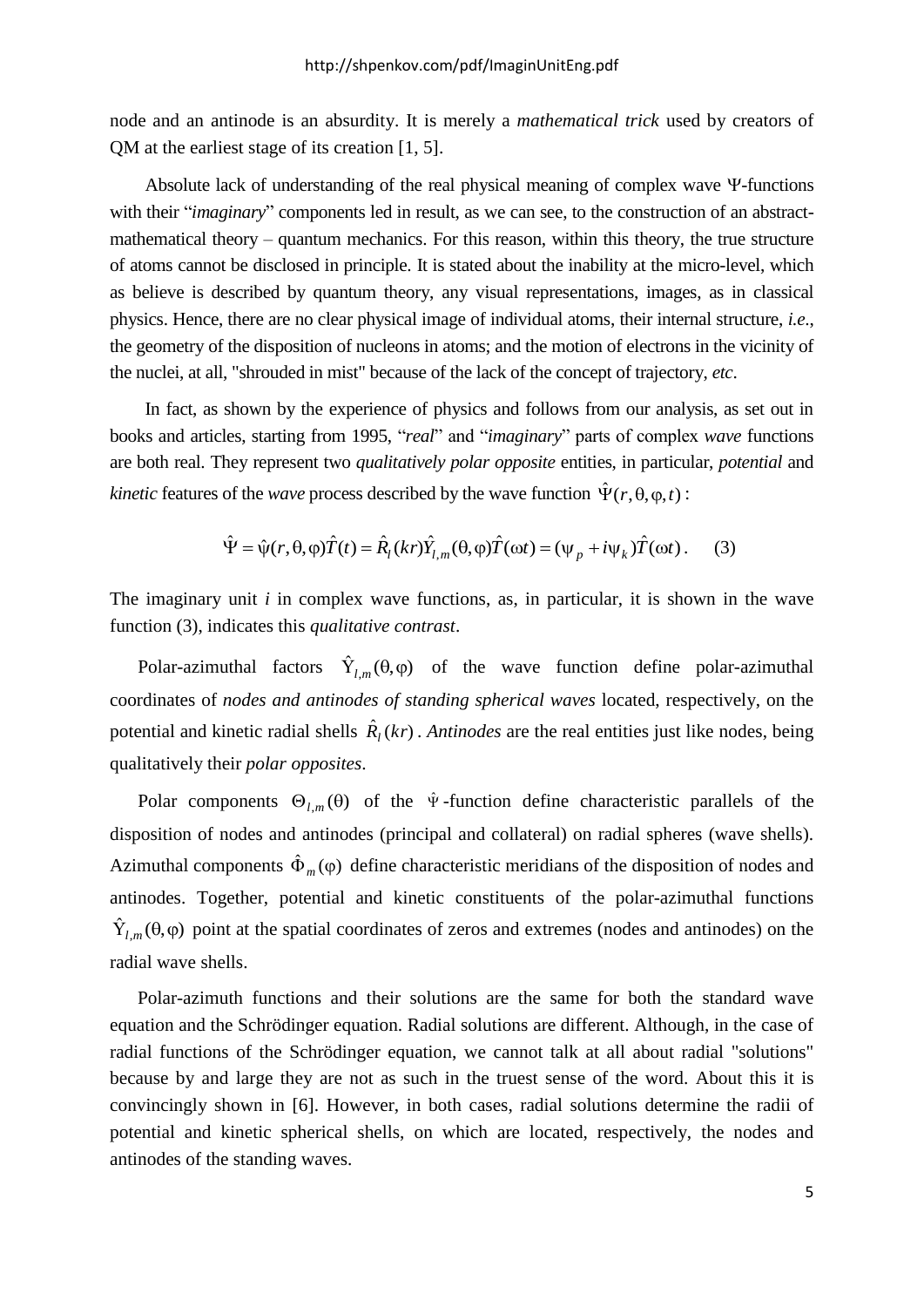As an example, in Fig. 2, we present graphically a particular solution of the wave equation, which gives information about angular spatial coordinates of the disposition of nodes of standing waves, corresponding to quantum numbers  $l = 5$ ,  $m = \pm 2$ . Qualitatively the same picture, but turned around the axis of symmetry Z by a certain angle, corresponds to angular spatial coordinates of antinodes (not shown), which, with a certain radial shift, are located between nodes.

Strict radial solutions are not presented here. The spherical surface (an image of the radial wave shell) was drawn in Fig. 2 arbitrarily to make it easier to specify the location of nodes in space on the wave shell (picture right). A complete table of nodes and other graphical representations of the solutions of the wave equation are shown in [7, 8].



Fig. 2. Graphical representation of one of the particular solutions of the wave equation.

Binary wave functions, reflecting the *symmetry-asymmetry* of polar opposite (*potential* and *kinetic*) properties of spaces yield information about the atomic structure and morphology (*symmetry*) of crystals [6]. Wherein, half-integer solutions, having in an equatorial plane the *any-fold symmetry*, reveal the true origin of the symmetries (five-, seven-, eight-fold, *etc*.) regarded in modern science as "*strictly forbidden by the mathematical laws of crystallography*" [9]. The superposition of elementary solutions of the wave equation determines the molecular structures.

Numerous data that we have obtained indicate that the well-known *constancy of angles between edges* (and facets) for all crystals of the same substance is conditioned by the wave nature of constituents – atoms. This conclusion is based on the fact that, as was found, the characteristic angles of crystals exactly coincide with the characteristic angles of wave polar-azimuthal functions [6]. Thus, at the macrolevel, in crystals, the spatial positions of crystal nodes are realized by the same pattern as at the microlevel, in individual atoms (in spatial positions of their nucleon nodes).

A comprehensive analysis also revealed a fundamentally important fact that chemical bonds (meaning their *direction*) in ordered structures, molecules, are realized along the strongly bound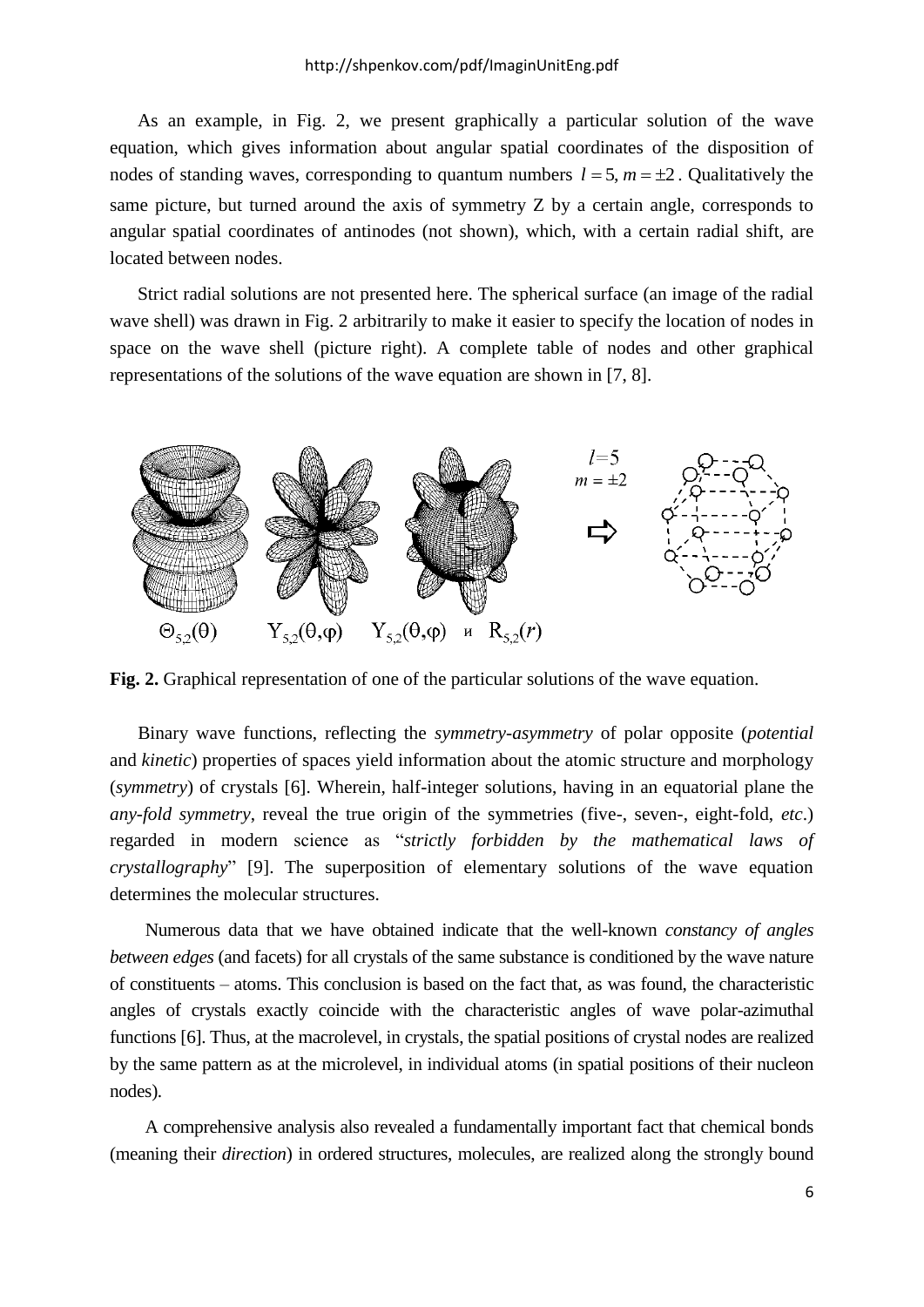nucleons of nearest neighboring nodes belonging to two wave shells (the last, external, and penultimate, internal) of each of the pairing atoms, but not caused by their electrons ("electron configuration of atoms"), as is commonly believed in modern physics like a matter of course. Thus, electrons determine only the *strength of chemical bonds*, *but not their directions*.

It is natural that on the fundamentally new basis, which we accepted in our research [6], the nature of Mendeleev's Periodic Law is also revealed from a new side. Namely, it was found that the periodicity of chemical properties of the elements is due to the likeness of the geometry of the spatial location of the nodes on the outer wave shells of the corresponding atoms [7, 10].

Conjugate potential-kinetic parameters, obeying every to one of the two algebras of signs [11], give the complete description of physical fields. The wave function  $\hat{\Psi}$ ,  $\hat{\Psi} = \Psi_p + i\Psi_k$ , reproduces mathematically the real image and binary character of the phenomenon. The letter *i* (imaginary unit) in the equation denotes the unit of negation, *i.e*., points out the qualitatively opposite property  $\Psi_k$  (*kinetic*) with respect to  $\Psi_p$  (*potential*).

An existence of qualitatively opposite properties is the fundamental law of Nature [11], and the binary field of real conjugate parameters (numbers), relevant to these properties, takes account of this [12].

Two polar opposite in sign algebras, to which two qualitatively opposite components of the wave function obey, are the mathematical reflection of the dialectical law of affirmationnegation for qualitatively opposite binary judgments about the nature of any object or process. Here are examples of realization of two algebras of signs:

$$
(\pm 1)(\pm 1) = +1, \qquad (\pm 1)(\mp 1) = -1. \tag{4}
$$

$$
(\pm i)(\pm i) = -1, \qquad (\pm i)(\mp i) = +1. \tag{5}
$$

Two charges identical (in sign) repeal (the sign "+" in the left equality of  $(4)$  expresses this fact) and the charges opposite in sign attract (the sign " $-$ " in the right equality of (4) reflects it). Such is an objective algebra of *central*, *longitudinal* fields of interaction.

In opposition to charges, two currents of the same sign (*i.e.*, the same direction)  $\pm i$  and *i* attract through their magnetic (*transversal*) fields. The attraction (just like the repulsion) has the central character, so that the negative unit of the longitudinal field  $-1$  reflects it. Currents of opposite signs,  $\pm i$  and  $\mp i$ , repeal that is expressed by the measure +1 (5).

Thus, '*imaginary*' numbers are not actually imaginary. All conjugate ("*real*" and "*imaginary*") numbers are *real*. In particular, the wave function, called in modern physics as a "complex" function comprising *real* and *imaginary* terms, in actual fact, is contained *only real components*, reflecting thus the potential-kinetic essence of rest-motion.

So, summing up, we emphasize once again that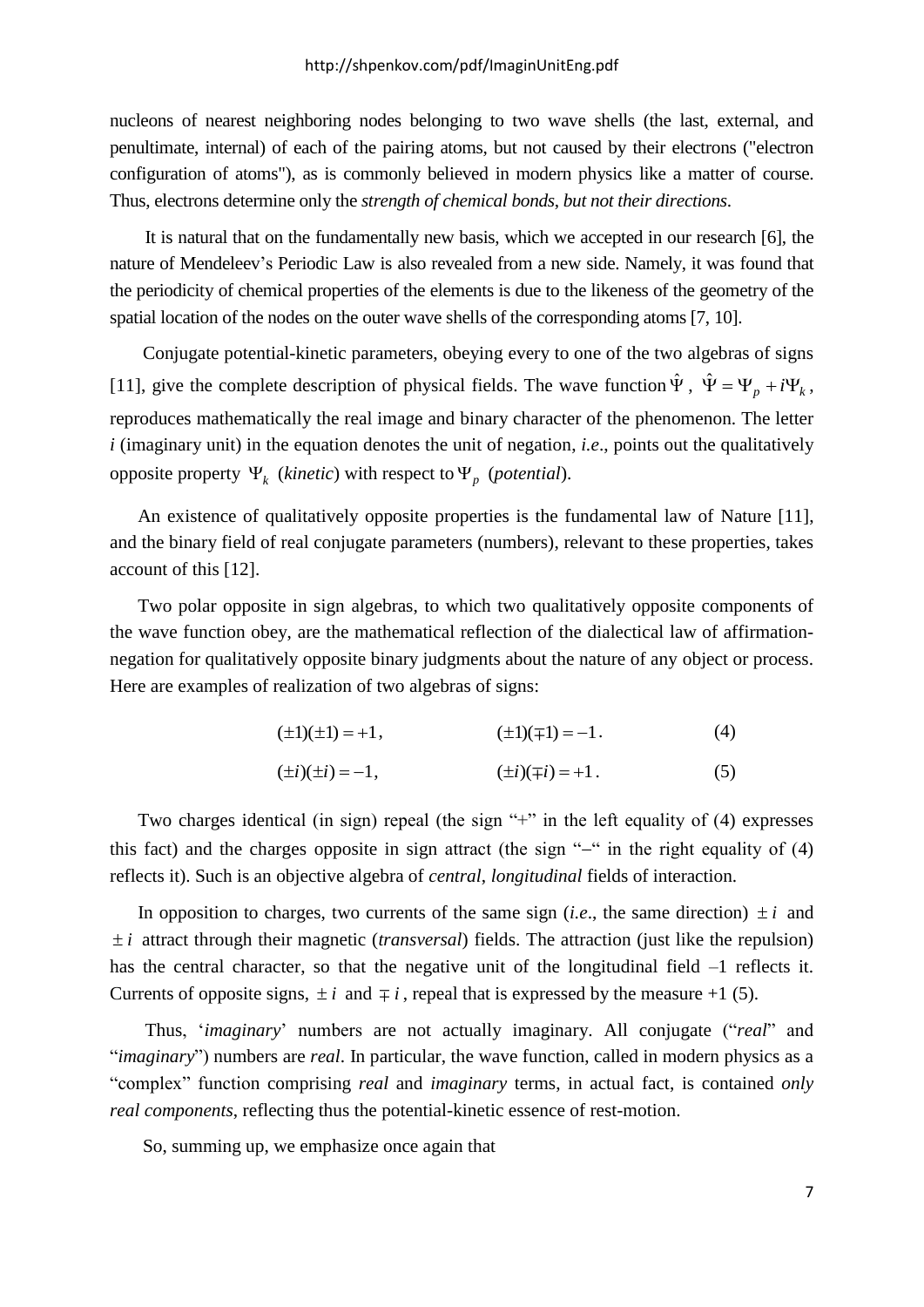the "*imaginary*" unit *i* is a symbol for a qualitatively polar opposite essence (property, number, parameter) obeying to the polar opposite ("*negative"*) algebra of signs relative to the conventional ("*positive"*) algebra.

Note also that to the disclosure of the true nature of complex numbers, we came by developing a mathematical representation of dialectical logic [11-13]. The resulting binary numerical field of dialectics, corresponding to this logic, does not differ by *the form from the representation* of complex numbers, but essentially differs, as was shown, *in content, in essence*.

Taking into account all of the above, we believe that the word "*imaginar*y" as not reflecting reality will eventually be removed from mathematics and physics, harmonizing the mathematical structures with the laws of the Universe, and thus expanding the horizons of knowledge.

In the papers, which are given in References, the physical meaning of imaginary numbers and the role that "*imaginary*" unit *i* plays in them are considered from different perspectives and with different degrees of detail.

## **References**

[1] G. P. Shpenkov, *Conceptual Unfoundedness of Hybridization and the Nature of the Spherical Harmonics*, HADRONIC JOURNAL, Vol. 29. No. 4, p. 455, (2006).

[2] Max Born, *Atomic Physics*, Blackie & Son Limited, London-Glasgow, seventh edition, 1963; Mir, Moscow, 1965.

[3] L. Kreidik and G. Shpenkov, "*Important Results of Analyzing Foundations of Quantum Mechanics*", Galilean Electrodynamics & QED-East, Special Issues 2, 13, 23-30, (2002);<http://shpenkov.com/pdf/QM-Analysis.pdf>

[4] G. Shpenkov and L. Kreidik, "*Schrodinger's Errors of Principle*", Galilean Electrodynamics, 3, 16, 51-56, (2005);<http://shpenkov.com/pdf/blunders.pdf>

[5] G. P. Shpenkov, *Some Words about Fundamental Problems of Physics*, Part 1: *Electron* "*orbitals*", p. 4-7 (2011);<http://shpenkov.com/pdf/FundPhysProb.pdf> <http://shpenkov.com/pdf/Book-2011-Eng.pdf>

[6] L. Kreidik and G. Shpenkov, *Atomic Structure of Matter-Space*, Geo. S., Bydgoszcz, 2001, 584 p.; [http://shpenkov.com/atom.html.](http://shpenkov.com/atom.html)

[7] G. Shpenkov, *Table of the Nodes*; [http://shpenkov.com/perodic\\_table.html](http://shpenkov.com/perodic_table.html)

[8] G. Shpenkov, *Table of Isotopes*; [http://shpenkov.com/isotopes\\_table.html](http://shpenkov.com/isotopes_table.html)

[9] D. Shechtman, I. Blech, D. Gratias, and J.W. Chan, *Metallic Phase with Long-Range Orientation Order and no Translation Symmetry*, Phys. Rev. Lett. 53, N.20, 1984, 1951-1953.